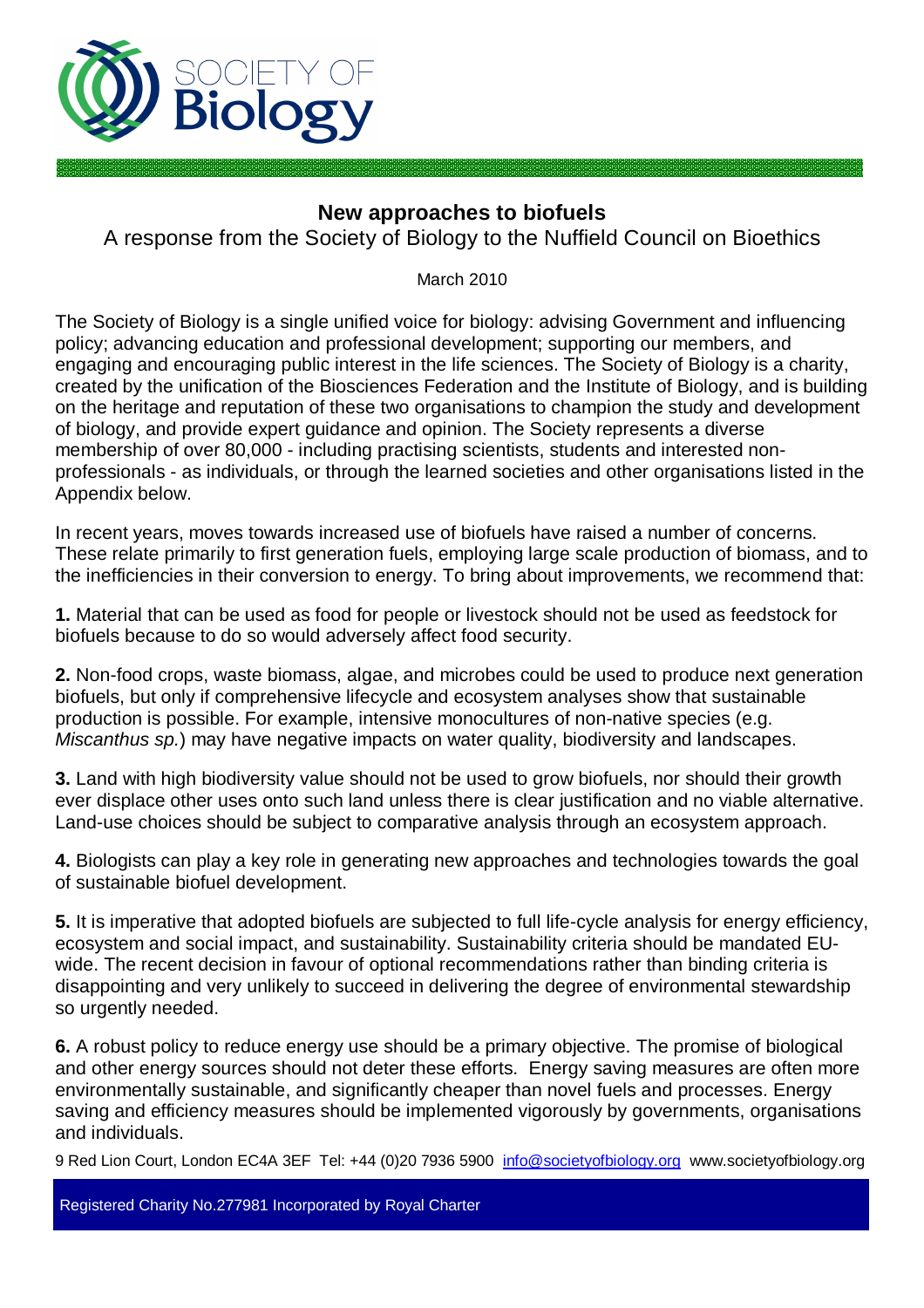

#### *Question 1 What is your view on society moving towards greater use of biofuels?*

The trend towards greater proportional use of renewable sources of energy, including biofuels, is now well established and likely to increase. Biofuels have the potential to contribute to amelioration of some current problems of energy production and use. However, their overall contribution depends heavily on how the relevant technical, ethical and practical issues are addressed and a careful approach is required to develop policies that effectively drive, and monitor, sustainability.

The capacity of biofuels to completely replace fossil fuels is unrealistic in the absence of a revolutionary scientific advance. Increased use of sustainable and energy efficient biofuels should be encouraged alongside other alternative energy sources (solar, wind etc.). The appropriate mix will vary from place to place depending on the social and political as well as the biophysical environment, and a diversity of small-scale solutions could prevent dependency on any one source.

Increased use of biofuels should not become a dominant strategy for climate change mitigation promoted at the expense of investment in other strategies such as efficiency measures, alternative energy (e.g. wind, solar, wave and tidal) technologies and ecological restoration, which may be more cost effective. An emphasis on the development of biofuels should not detract from the need for individuals and society to change behaviour towards less energy intensive patterns of consumption. The Gallagher Review of July 2008 found that in terms of their evidence on greenhouse gas (GHG) savings "the potential risks of biofuels outweigh their benefits"<sup>1</sup>. This review recommended reducing the rate of change to biofuel use until adequate controls on management of land-use change could be implemented and enforced effectively. The report also recommended that feedstock be produced on idle or marginal land and that the use of crop wastes and residues be encouraged with incentives. However, these recommendations alone do not assure sustainability as some marginal land can have high biodiversity value and the use of wastes and residues as feedstocks can compete with other uses in combined heat and power generation or soil improvement.

# *Question 2 What are the most important ethical challenges raised by the prospect of future generation biofuels?*

The challenge lies in how to develop sustainable production and use methods that produce significant energy gains (over the whole production cycle), contribute to a net reduction in greenhouse gas emissions and which do not adversely affect ecosystems (including their human inhabitants). A key challenge is and will be to take account of potentially adverse impacts on people, especially the poor, in a system that is inevitably an economic one. Many areas used to grow feedstock for biofuel (e.g. palm oil) are in the tropics. This exploits advantageous growing and sunlight conditions but thereby exposes some of the world's poorest communities to harm from loss of agricultural land and environmental degradation.

First generation biofuels in particular have impacted food security through competition for land and water. Food price increases or reduced availability will inevitably hit the poorest people the

<sup>&</sup>lt;sup>1</sup> The Gallagher Review of the Indirect Effects of Biofuels Production, Renewable Fuels Agency, 2008. http://www.renewablefuelsagency.gov.uk/iluc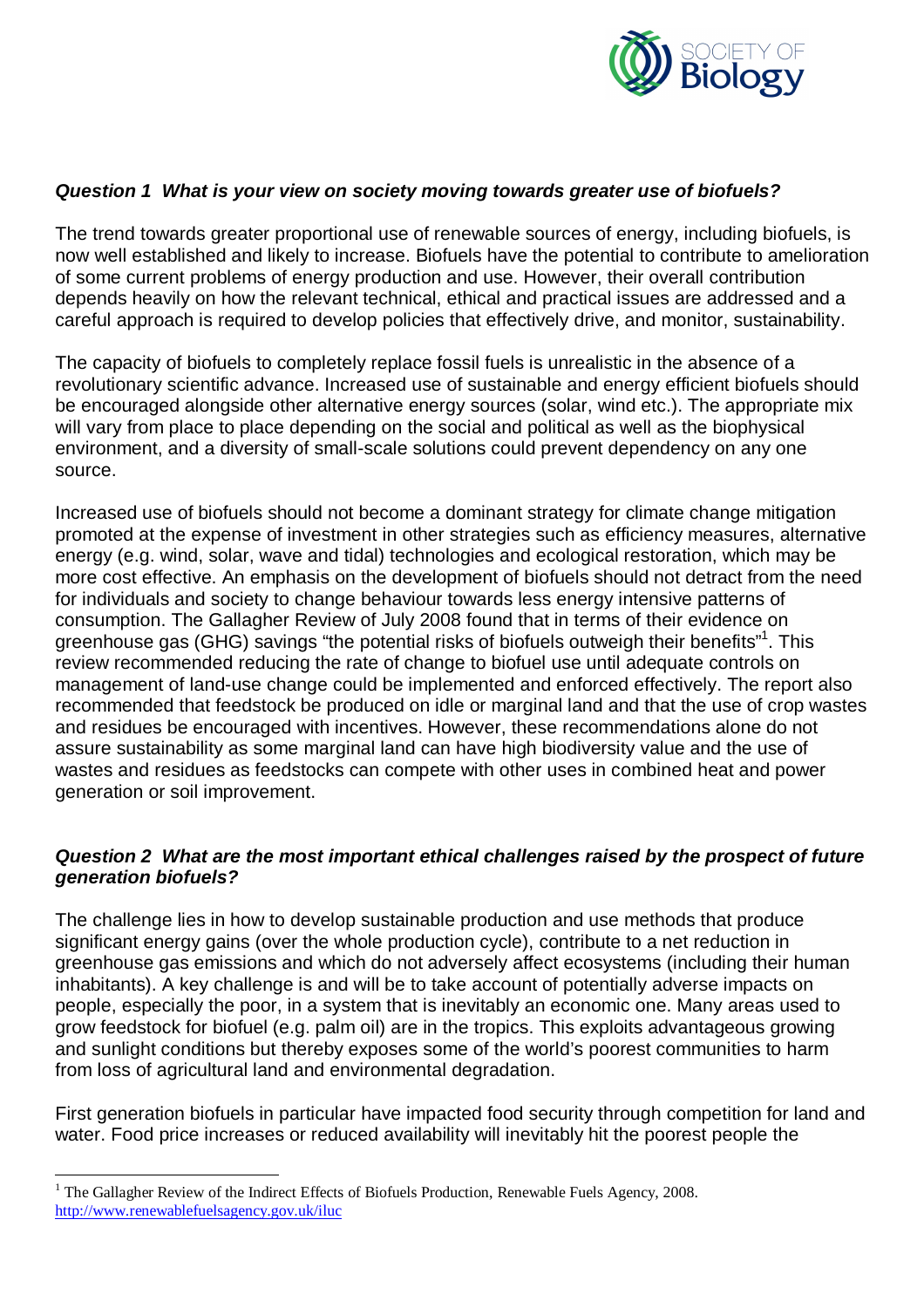

hardest. Similarly, any increase in fuel price will also disadvantage the poor. Biofuels are currently, significantly more expensive to produce than fossil fuels, thus it is important that fiscal incentives and tax regimes for of the various technologies are carefully formulated and applied. There is a real danger of causing more environmental harm than good if biofuel production and use is not intelligently planned.

There is the risk that patent laws and overly stringent regulatory framework for such new technologies could restrict small companies from contributing to this sector. Given the certainty of fundamental changes to energy infrastructure, there is a positive ethical imperative to research and develop diverse biofuels, as part of the solution to society's fuel needs.

Increased use of land for biofuel production, including marginal or 'idle' land will require the use of water. In 2009 Prof. John Beddington, HM Government's Chief Scientific Adviser, warned that increasing population and food demand will cause human global water demand to increase by 30% between now and 2030. The fresh water available per head of population is declining and one in three people on earth are already facing water shortages<sup>2</sup>. Climate change is predicted to drive significant changes in the distribution and availability of water, coupled with increasing demand, this will pose a real challenge. Investment in agricultural research and development should be increased. Breeding of drought and saline resistant food crops could contribute to the solution of this problem along with similar efforts in relation to biofuel crops. Similarly attention should be paid to the source of water used for cultivation of biofuel crops, including consideration of wastewater sources.<sup>3</sup>

# *Question 3 Do you regard yourself as well informed about biofuels? Where do you get your information from?*

The Society of Biology calls upon the expertise of its individual members and of its member organisations, listed below. Some member organisations (MOs), for example the Association of Applied Biologists (AAB) are actively involved in this area, holding conferences and publishing proceedings.<sup>4</sup> This response has benefited especially from contributions from the AAB, the Society of Experimental Biology (SEB),<sup>5</sup> the British Ecological Society (BES) and from working groups convened for previous inquiries on biofuels.<sup>6</sup>

### *Question 4 Which factors are going to be the most important in driving the development of biofuels in the future? To what policy concerns should priority be given? What advantages not mentioned here could and should future biofuel production aim to deliver?*

Change will be influenced by market forces including the relative costs of fossil and biofuels. At present there is inadequate valuation of the environmental costs of production of both fossil and biofuels which represent negative externalities. The local balance between food and energy

Aspects of Applied Biology (2005) 146.

 $\frac{1}{2}$ Reported at http://news.bbc.co.uk/1/hi/8213884.stm Accessed 16 March 2010

<sup>3</sup> Clarens et al (2010) Environmental Life Cycle Comparison of Algae to Other Bioenergy Feedstocks *Environ. Sci.* 

*Technol.* 44 (5), pp 1813–1819. Available at <u>http://pubs.acs.org/doi/abs/10.1021/es902838n</u><br><sup>4</sup> Aspects of Applied Biology (2005) 146

<sup>5</sup> Society for Experimental Biology Plant Section and GARnet (Genomics Arabidopsis Resource Network).

<sup>6</sup> Are biofuels sustainable? A response from the Biosciences Federation to the Environmental Audit Committee's inquiry (2007)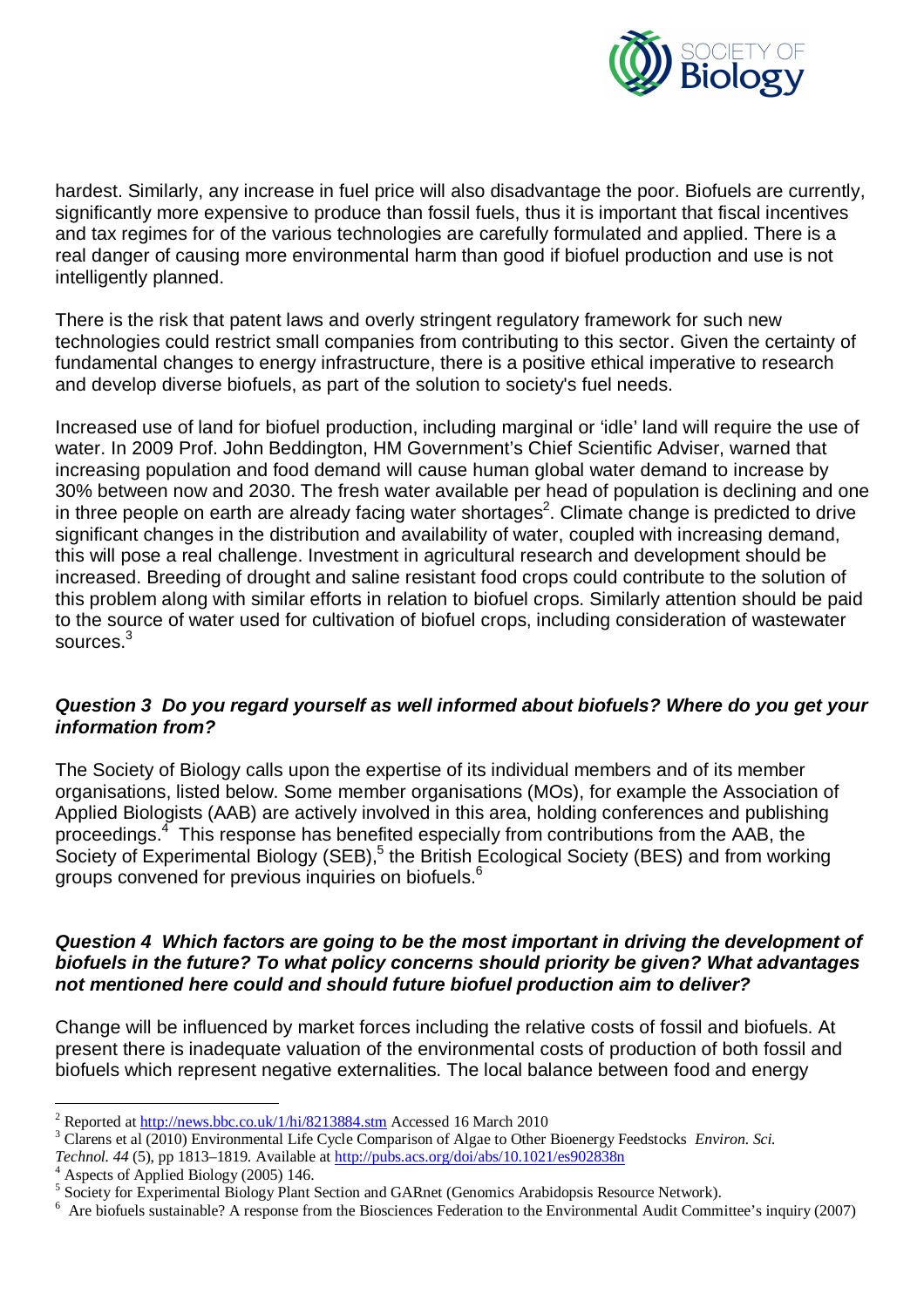

security may affect biofuel development as will limitations of inputs such as water and nitrogen. Government and international policies employing targets, subsidies and incentives will be very significant and are likely to reflect multiple concerns including greenhouse gas (GHG) emission reduction, industrial sector support and integrated transport policies. The basis of any perceived GHG emission advantage offered by biofuels relative to fossil fuels is likely to come under close scrutiny in the light of past misconceptions. Future policies that target research into increasing the efficiency of biofuels are likely to yield benefits in terms of cost reduction. Biofuels produced from household and industrial wastes that would otherwise end in landfill would be doubly beneficial. The development of strong policies to ensure that land-use change is well managed and monitored will be very important, including consideration of schemes such as Reducing Emissions from Deforestation and Forest Degradation (REDD) mechanisms. Additionally, the level of investment in agricultural research and development will be a major factor driving future development of biofuel crops.

# *Question 5 Which of the new approaches to biofuels will be most successful in generating GHG emission savings? How should these be encouraged? Are there any reasons why these new approaches should NOT be encouraged?*

The most effective approaches may well vary with circumstances. It is important that all technologies are explored and pilot studies carried out to define and value the actual advantages and disadvantages, using full life cycle analysis, including indirect land use change, and consideration of ecosystem, economic and societal implications.

Technological advances, including plant breeding have the potential to enhance emission savings while factors such as distribution of fuels can reduce their benefit considerably. Similarly, the undesirable aspects of bioethanol production from wheat stocks could be balanced against the potential of the protein-rich livestock feed produced as a by-product to reduce the demand for soya grown on deforested land. The Gallagher review recommends that life-cycle analyses to assess GHG emissions take into account not only indirect land use change but also the avoided indirect emissions from the use of co-products.<sup>7</sup> At present, accurate carbon accounting is a significant challenge in the development of effective remedies to climate change, given the vast number of factors involved and the complexity of their interactions. The two main biofuels currently used in road vehicles, bioethanol and biodiesel, differ in their GHG emissions, with biodiesel generating significant amounts of nitrous oxide. GHG emissions should not be the only criterion in selecting the best biofuels.

Algal and marine biomass offer potential for biofuel yield from areas not normally used for food production. Nevertheless, recent life-cycle analysis of algal biofuel production suggests that greenhouse gas savings on these fuels are in fact lower than previously thought, highlighting the need for comprehensive life-cycle analysis of all approaches before any are selectively encouraged.<sup>8</sup>

The 2010 review of the Renewable Transport Fuel Obligation (RTFO) shows that biofuel supplied to the UK accounted for 2.7% of the UK's total transport fuel. Only 9% of this came from UK

 $\overline{a}$  $<sup>7</sup>$  The Gallagher Review of the Indirect Effects of Biofuels Production, Renewable Fuels Agency, 2008.</sup> http://www.renewablefuelsagency.gov.uk/iluc

<sup>8</sup> Clarens et al (2010) Environmental Life Cycle Comparison of Algae to Other Bioenergy Feedstocks *Environ. Sci. Technol. 44* (5), pp 1813–1819. Available at http://pubs.acs.org/doi/abs/10.1021/es902838n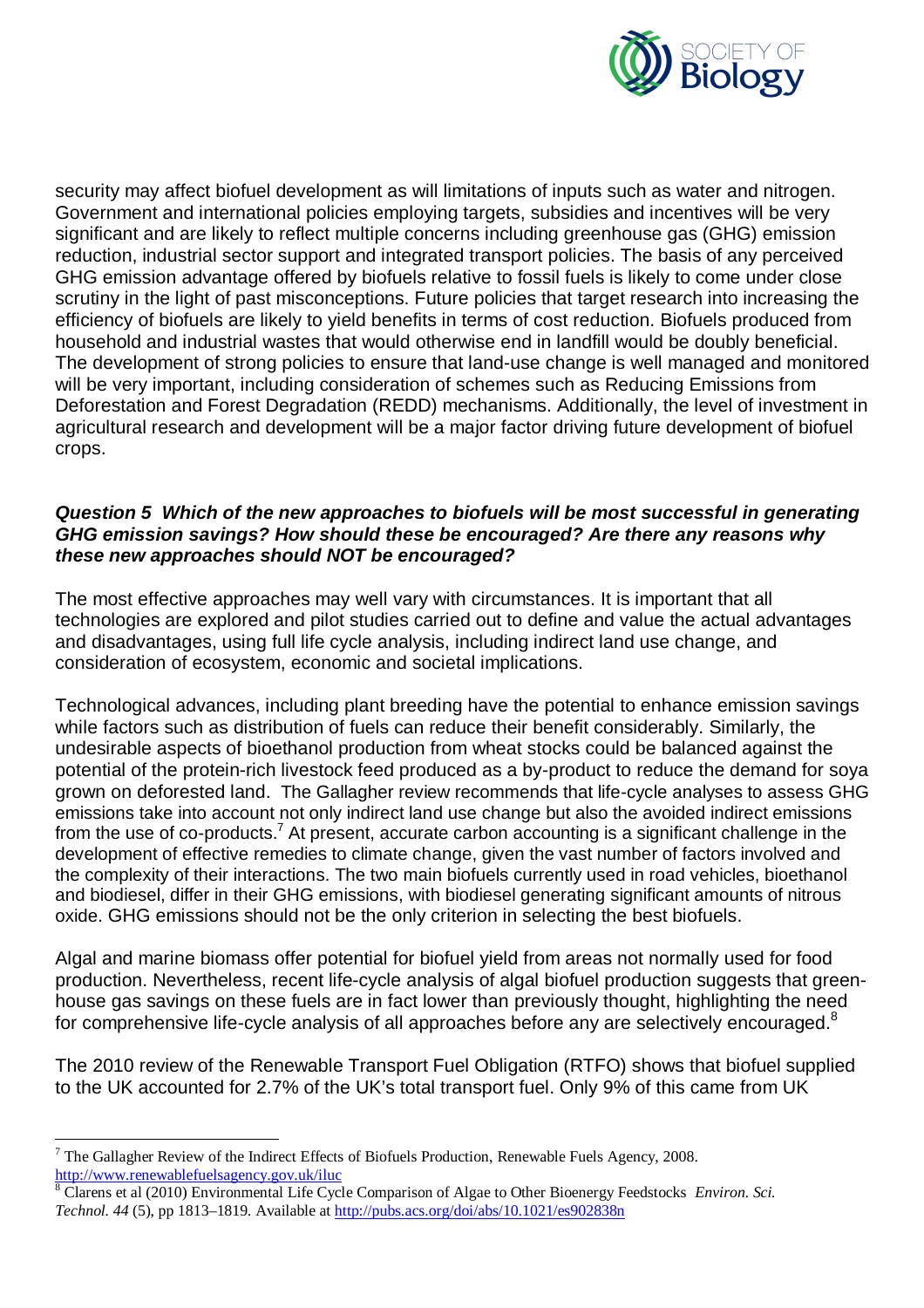

feedstocks and of the remainder only 4% met sustainability standards.<sup>9</sup> More needs to be done to ensure that robust sustainability standards are applied and adhered to throughout the supply chain. Mandatory reporting, and penalties for failing to meet high standards could contribute very necessary improvements. Additionally, only 157m litres of biofuel came from wastes and byproducts (representing 12% of total). This is the source of biofuels expected to deliver the greatest GHG savings. Greater use of wastes and residues should be encouraged with incentives.

### *Question 6 Which of the new approaches to biofuels will be most successful in improving energy security? How should these be encouraged? Are there any reasons why these new approaches should NOT be encouraged?*

At national level, an energy strategy delivering sustainable self-sufficiency would be ideal. To have a diverse mix of energy sources utilising all available resources is key. This should be promoted through a broad spectrum of approaches, including funding research into alternative energies and support for businesses implementing these types of measures. We do not yet know enough to identify the long-term winning approaches. It remains essential to reduce energy consumption, for which there is considerable scope in the UK. This should not be sacrificed in the drive to promote biofuel development.

# *Question 7 Which of the new approaches to biofuels will be most successful in supporting economic development? How should these be encouraged? Are there any reasons why these new approaches should NOT be encouraged?*

This is constantly evolving and technological breakthroughs may completely change the economics of biofuel production and the subsequent economic multipliers. In the current market, primary producers usually obtain less benefit than those who add value to a product by its processing. The economic benefit also depends on the nature of the economy. Developments could easily have a detrimental impact in the country where the feedstock was produced if the economic benefit is repatriated to a commercial concern based in another country. Good regulation of biofuel production will be crucial to prevent potentially damaging consequences. However, any regulatory framework should not be so complex as to stifle small companies and restrict the profits to only those large enough to cope with an onerous regulatory system.

#### *Question 8 Of all the new approaches to biofuel feedstock development, pretreatment and processing (including any additional to those mentioned here), which is looking most promising for eventual commercial and sustainable use? Over what timescales might such developments be commercialised? Are there any risks associated with these developments?*

Many techniques have a long history of use. Pasteur's demonstration of the production of butanol by fermentation in 1861 continued to be used commercially in South Africa until the 1960's. Evolving technologies include anaerobic digestion and the development of methods for producing biodiesel from algae (e.g. the Biomara project; http://www.biomara.org/); biodiesel from plant

<sup>9&</sup>lt;br>Pear One of the RTFO, Renewable Fuels Agency, 2010. http://www.renewablefuelsagency.gov.uk/yearone</a>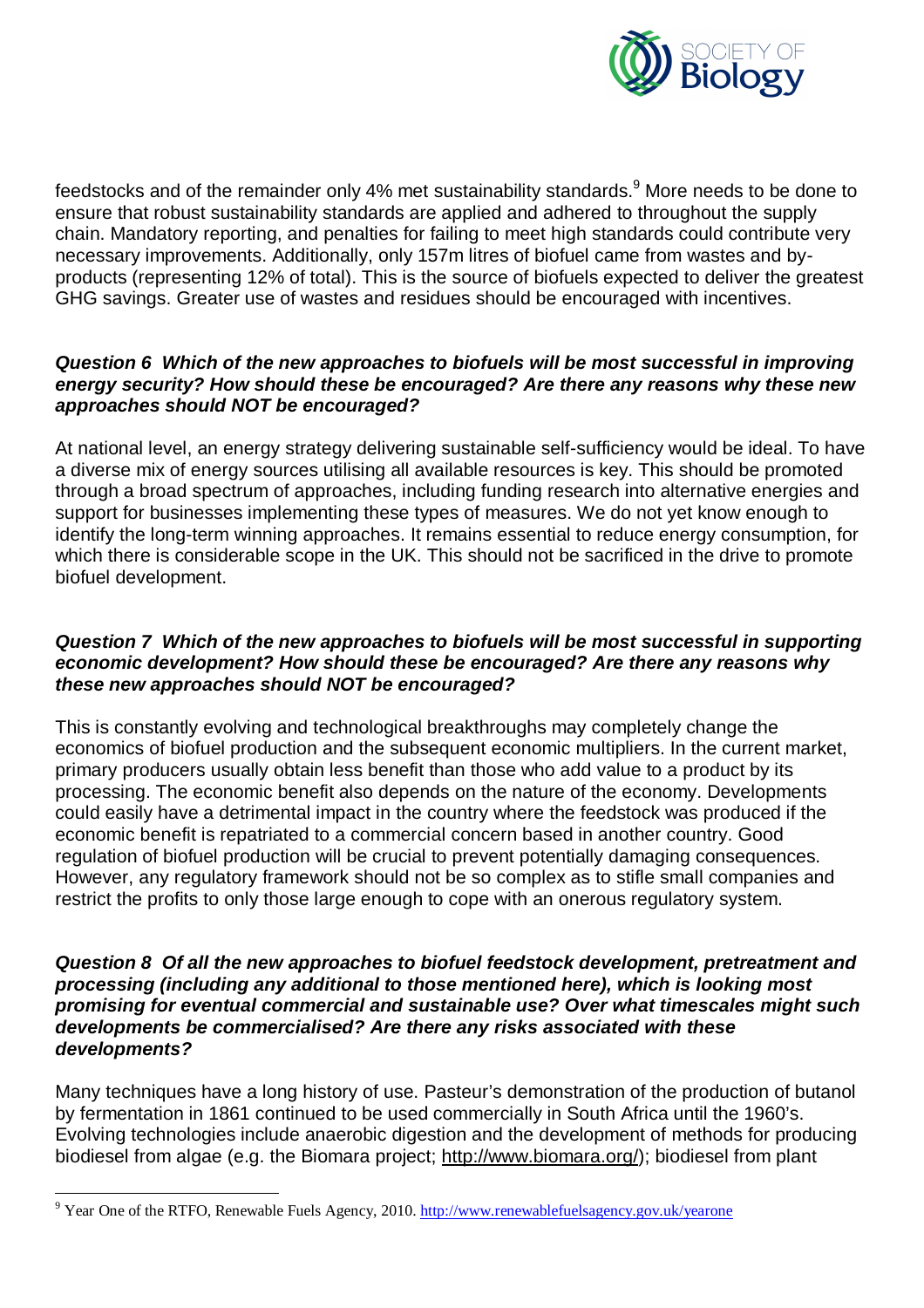

waste (based on engineered bacteria) and dedicated biomass crop production with crops bred and engineered for yield and processing qualities. Some technologies could be commercialised very quickly but there are always risks associated such developments. It will be important to conduct a rigorous risk appraisal before their general release. Significant developments are likely to come to fruition over the next 5-10 years, and probably even sooner.

# *Question 9 Is the use of the following technologies to develop new approaches to biofuel production appropriate? Why?:*

- *Advanced plant breeding strategies*
- *Genetic engineering*
- *Synthetic biology*

These are all important technologies both to produce feedstocks with high extraction rates and to provide enzymes for pre-treatment of wastes. The oil composition of oilseed rape, which is largely under single gene control, was changed dramatically over a period of 10 years using conventional breeding techniques. Modern genomic analysis has the capacity to accelerate this process both through GM and enhanced conventional breeding (for example using quantitative trait loci analysis (eQTL)). Additionally, the stigma attached to GM technology could be less of a problem in dedicated biofuel crop production than has been the case for food production in the EU.

# *Question 10 What are the most important intellectual property and access issues raised in new approaches to biofuels? What is the best way of governing these?*

Most private industrial biofuel development will require IP protection to encourage investment. Biofuel crops are generally less developed than modern food crops. A restrictive IP environment which limits access to germplasm diversity will not be helpful. The costs of negotiating conflicting IP claims under UPOV<sup>10</sup>, TRIPS<sup>11</sup>, ITPGRFA<sup>12</sup> and bilateral FTA's is high. Inclusion of more biofuel crops in Annex 1 of the ITPGRFA would be helpful.

# *Question 11 What are currently the main constraints to R&D in new approaches to biofuels?*

Some of the main constraints are: the difficulties in attracting funding for research that is perceived to be risky and speculative, especially between the commercial and academic sectors; limited public funding, and the availability of good model species (e.g. for marine algae).There is a need for greater development of whole organism biological research in the UK to facilitate production of agricultural and forestry biofuel solutions and to enable field assessment of their ecological impact.

 $\overline{a}$ <sup>10</sup> International Union for the Protection of New Varieties of Plants (UPOV): http://www.upov.int/index\_en.html

<sup>11</sup> Trade-Related Aspects of Intellectual Property Rights (TRIPS): http://www.wto.org/english/tratop\_e/trips\_e/trips\_e.htm

<sup>&</sup>lt;sup>12</sup> International Treaty on Plant Genetic Resources (ITPGRFA): http://www.planttreaty.org/mls\_en.htm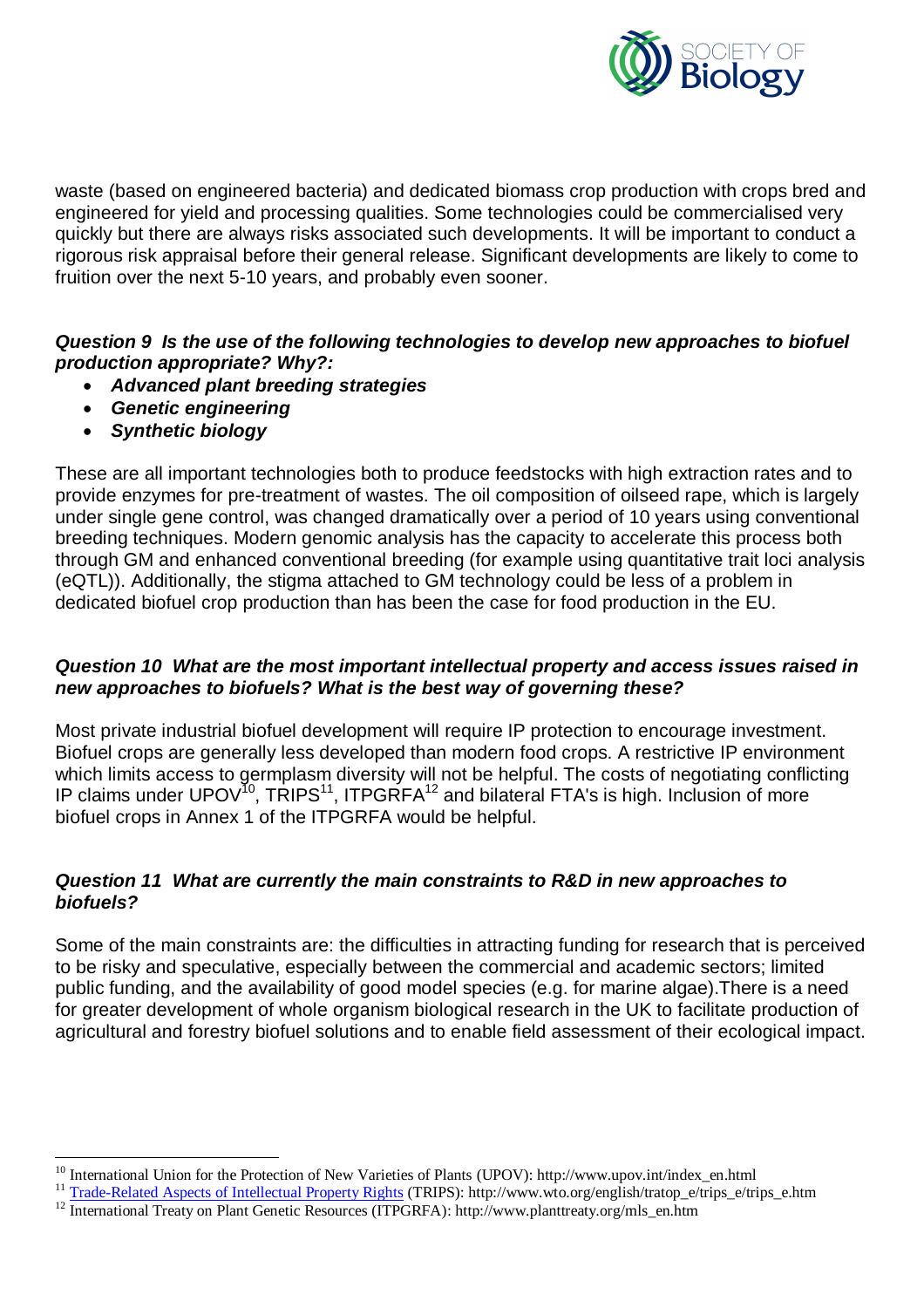

# *Question 12 Where should R&D for new approaches to biofuel be targeted, and who should decide about future biofuel R&D strategies?*

High level strategies to ensure that R&D funding is available to a wide range of candidate techniques are essential. R&D is already being carried out by commercial concerns. There is an interesting parallel with renewable energy generation where considerable funding went into onshore wind generation with rather less into tidal power, offshore wind and transmission networks. The latter are now seen to be key technologies for the future. This lesson is important in illustrating that broad seeding of candidate technologies is preferable to attempts to spot the winners. Effective consultation with all stakeholders is essential. Research into synthetic photosynthesis as well as biofuel generation from non-food crops and crop residue and marine biomass will be important as well as technical innovations to enable more efficient use in the transport sector (including aviation). In our recent submission to the RCUK Review of Energy 2010 we commented on the disparity in public funding of biofuel R&D between the US and the UK where this is deemed as predominantly a private sector activity.<sup>13</sup>

# *Question 13 Are new approaches to biofuels likely to raise problems related to land use? If yes, how? If not, how do new approaches avoid these issues?*

Some new approaches may be less likely to generate problems than have first generation biofuels from agricultural crops. For example, the use of algae or waste products should have less impact on arable land use. However, the use of crop waste for biofuel production rather than ploughing-in inevitably removes nutrient elements and potentially impoverishes the soil. Maintenance of adequate nutrient cycling will be important. There are calls to utilise land currently not suitable for food crops, although in practice this is more difficult than it seems. For example, despite expectations that *Jatropha* could be grown on marginal soils, financially profitable yields are generally only achieved on more fertile land. Other land use issues such as impacts on biodiversity and the ecosystem services (including cultural services) provided by land will need to be considered if non-arable land is to be harnessed for biofuel production.

Life-cycle analysis of a biofuel must take account of indirect land-use change and avoided landuse for co-products. The scale of indirect land-use change is potentially larger for second generation biofuels than first generation crops, if grown on existing agricultural land. Second generation biofuels often use the whole plant in the production of feedstocks, thus removing the potential to make use of residues in, for example, animal feed. Crops usually grown specifically for use as animal feed are protein rich and so are grown on large tracts of land. Although second generation biofuels are likely to have co-products it is likely that these will be of most use in energy generation themselves and so are unlikely to have the avoided land-use benefits, in terms of coproducts, currently offered by some first generation fuels.

The Gallagher Review argues that there is a need to shift biofuel production onto idle or marginal land, as a way of reducing the GHG emission, and food security concerns, associated with landuse change. The report suggests that this will require the development of an appropriate definition of idle land. Company reporting under the Government's 'Carbon and Sustainability Standard' of

 $\overline{a}$ 

<sup>&</sup>lt;sup>13</sup> Society of Biology response to RCUK Review of Energy 2010 consultation:

http://www.societyofbiology.org/documents/view/238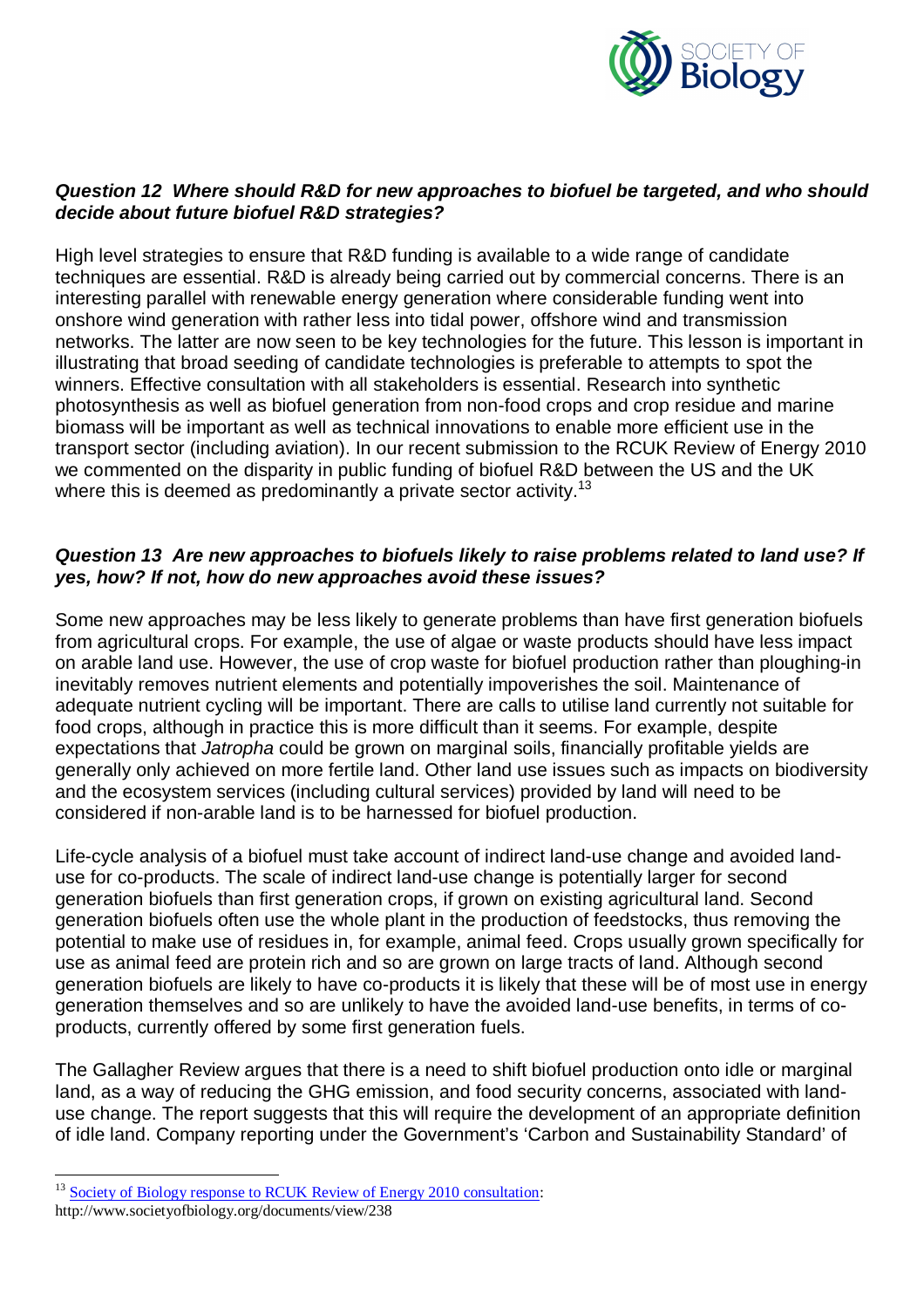

the RTFO did not record land-use change associated with the biofuel feedstocks they sourced. However, suppliers reporting fuel from agricultural feedstocks often recorded that they did not know the previous land-use for a proportion of their returns. When land use was known, this was reported as either 'by-product' or 'cropland'. Government reporting of savings in greenhouse gas emissions from the use of biofuels in the UK was given as 46% compared to the equivalent use of fossil fuels in 2008/09. This is undermined by lack of consideration of indirect land use change. Methodologies for accounting indirect land use change are poorly developed and should be refined in order that calculations of life cycle GHG savings through biofuel use are robust.

#### *Question 14 What differences are there between the developed world and developing countries with regards to the potentially problematic effects of future generation biofuel production on land use?*

The ecological quality of the land used, and the value of its ecosystem services, might be higher in some developing countries, and the degree of legal protection of such valuable land likely to be weaker or not enforced. Land in developing countries may be more prone to problems caused by poorly managed biofuel crop planting due to lower regulatory standards. Currently significant areas of land in developing countries are in use to produce food and other crops for the developed world. Conversion of use to biofuel production might need to be considered in this context but local food security and wellbeing should be a primary concern. Knowledge exchange and capacity building will be vital to ensure that developing countries have access to scientific, technological and sustainability information regarding developments in biofuels.

### *Question 15 Should indirect Land Use Change (iLUC) be considered when evaluating the GHG emissions savings of new approaches to biofuels, and if so, how?*

Unless a complete analysis is carried out, the results may be misleading. Analysis of iLUC is a relatively recent measure and the field is developing. Clear, comprehensive and agreed land use definitions will be required and these should be underpinned by good ecosystem service valuation. A major problem at this stage is that the use of different methodologies can cause significant market distortions. Brazil, Argentina, Indonesia and Mozambique (all of which are biofuelproducing nations) are concerned that possible EU actions could impact their export trade. Many organisations believe that it is only by taking robust account of iLUC that globally fair and equitable systems can evolve. The Commission of the European Communities is currently preparing a report on the effect on iLUC of biofuel production and whether it should be accounted. The report is expected to be completed by mid 2010.

### *Question 16*

### *What advantages and disadvantages for environmental security could new approaches to biofuels have? How could harms for environmental security be dealt with?*

Some methodologies offer scope for reducing pollution and GHG emissions thereby reducing the likelihood of dangerous climate change. These benefits also include reductions in material sent to landfill, or utilising  $CO<sub>2</sub>$  produced by industry. Environmental insecurities are likely to come from poor implementation, such as growing biofuel crops in intensive monocultures; failing to mitigate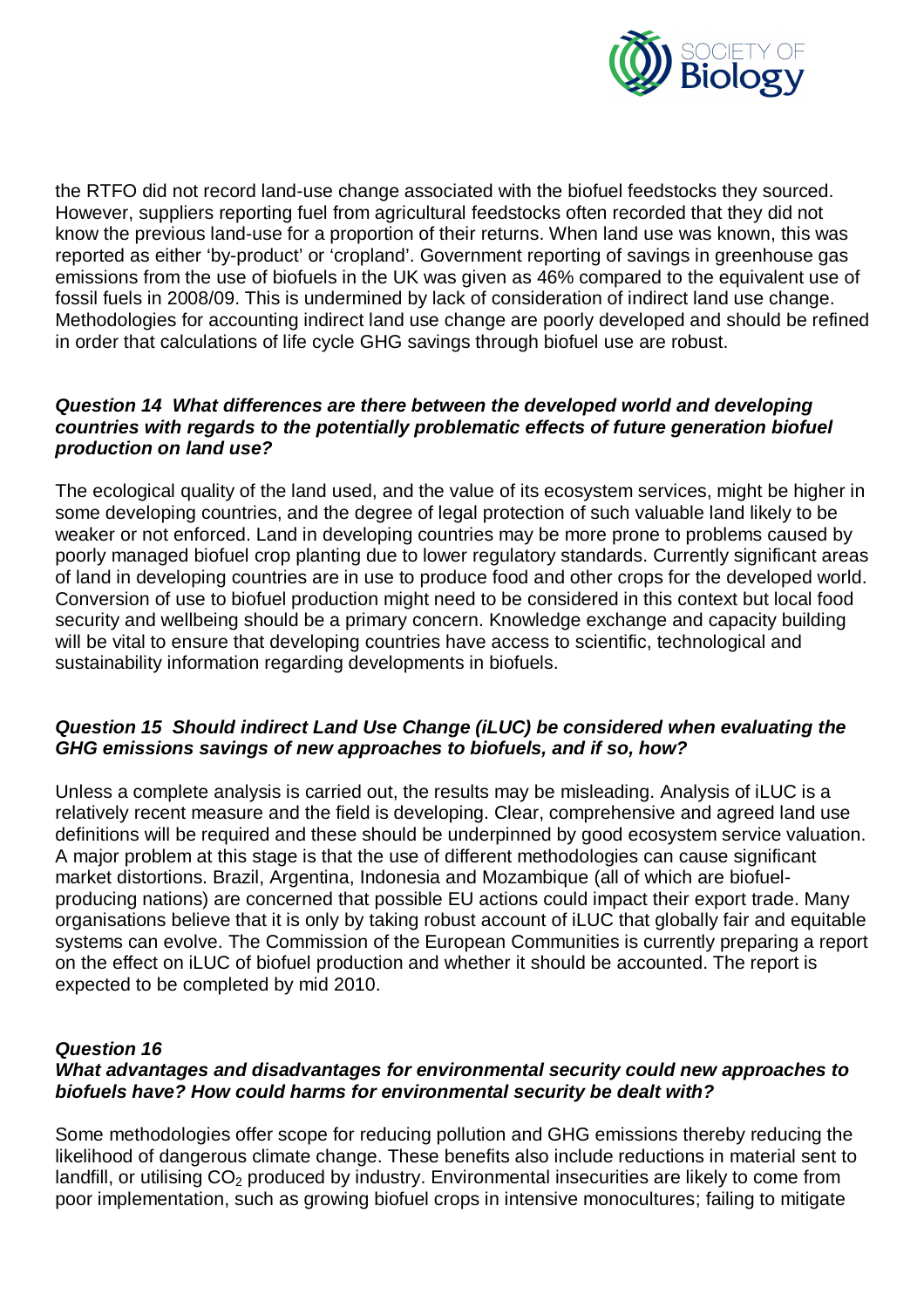

for utilisation of feedstock materials such as wood or crop waste that would otherwise contribute to ecosystem functioning as habitat or soil improver, and impact on water table and cycling. Thus, as with any industry, risks of adverse environmental security should be handled by properly audited risk appraisals, consent procedures and enforcement.

# *Question 17 Are new approaches to biofuels likely to raise problems related to food security? If yes, how? If not, how do new approaches avoid these issues?*

Problems will inevitably be raised if the growing of biofuel crops is at the expense of crops that would otherwise feed people. There may be cases where the production of biofuel crops provides an adequate income to purchase food from areas better suited to food growing. However, this compromises local food security in favour of trade-dependant security. Diversion of people and skills from food to biofuel production could also be relevant.

# *Question 18 What differences are there between the developed world and developing countries with regards to the potentially problematic effects of future generation biofuel production on food security?*

Lack of food security negatively impacts the poor in all countries and prioritisation of measures to reduce this should be a policy priority in all areas.

# *Question 19 Are new approaches to biofuels likely to raise problems related to rights of farmers and workers? If yes, how? If not, how do new approaches avoid or benefit these issues?*

This will be variable and depend on which new approach is being considered. It will also depend on the scale and ownership of the production facilities. New approaches need not be as centralised as fossil fuel production. This could benefit small producers if the regulatory system is not too restrictive or onerous and if there is adequate infrastructure and access to markets.

# *Question 20 What differences are there between the developed world and developing countries with regard to the effects of the production of future generation biofuels on the rights of farmers and workers?*

Developing countries could benefit from developing their own capability to produce biofuel, rather than selling land or low value raw materials to more developed countries. Farming systems research will be needed to refine efficient systems to maximise and harmonise local biomass and food production. This could be aided by mechanisms such as the CGIAR International Institutes. <sup>14</sup>

 $\overline{a}$ <sup>14</sup> Consultative Group on International Agricultural Research (CIGAR): http://www.cgiar.org/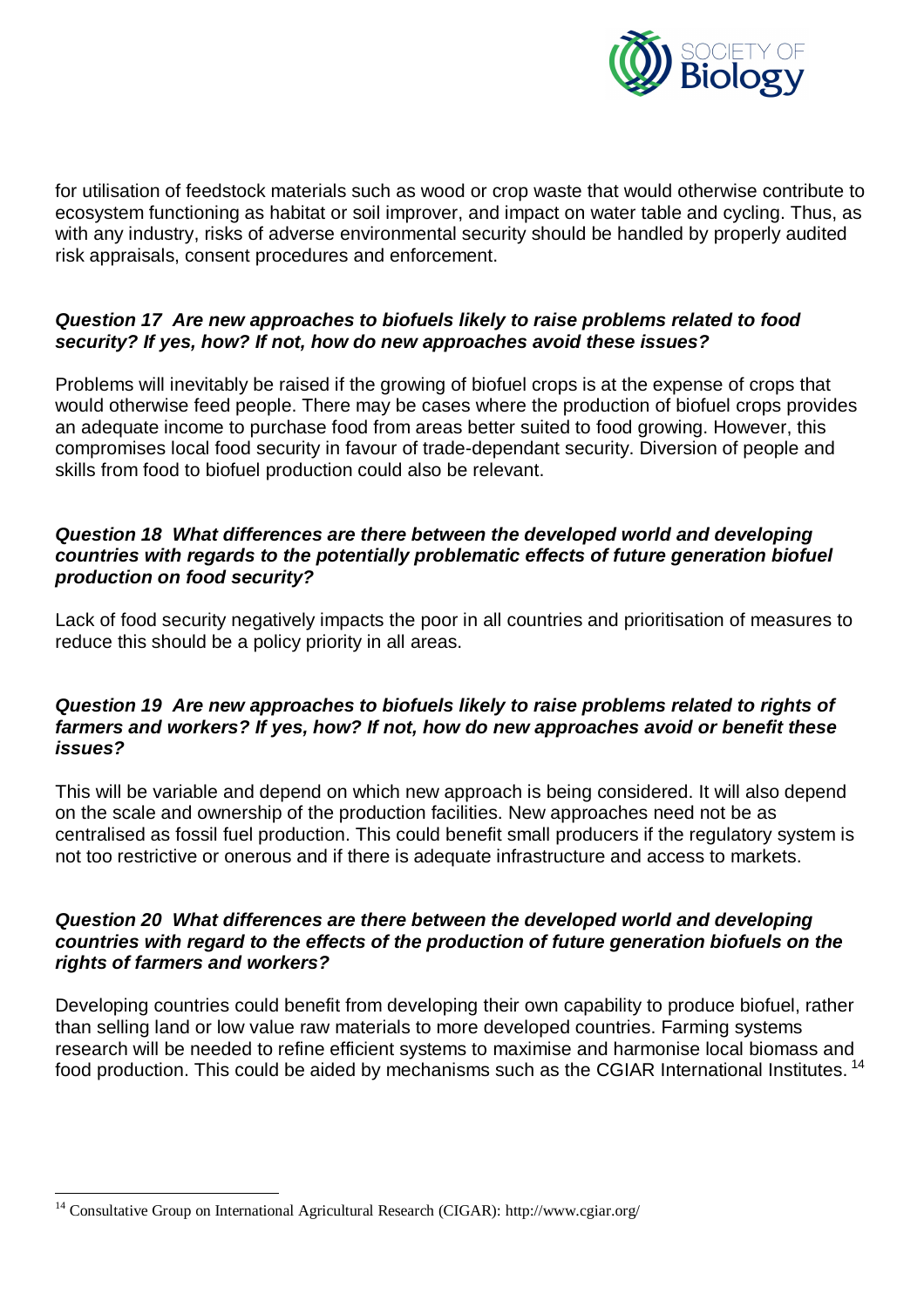

#### *Question 21 Where do you think investment in new approaches to biofuels should be directed and where should it come from (public sector, private sector or public-private partnerships)?*

Support should come from all sectors. The public sector and the Research Councils should support basic research and promising approaches and technologies that are perceived to be at too early a stage of development, or too risky, for the private sector.<sup>15</sup> However, private sector involvement is key as successful technologies will inevitably accrue significant economic reward. Publicly funded research now also carries the benefit to developing countries of being largely open-access allowing easy access to published results; many journals also make material available to developing nations at a reduced rate or for free under voluntary schemes such as AGORA.

# *Question 22 Which policy issues in relation to new approaches to biofuels would you like to bring to our attention?*

There is a need to develop standardised, agreed and scientifically valid protocols for assessing biofuel technologies and their implementation. It is the responsibility of governments, with the best scientific and other advice, to understand the positive and negative impacts and ensure that their policies do not create new problems. In this context, we are disappointed to note that the European Commission recently ruled out imposing binding EU-wide sustainability criteria for biomass, offering member states recommendations for national action instead<sup>16</sup>. We think that this is an abrogation of responsibility, especially since demanding targets for biofuel use introduced by the Commission are believed to have led to undesired effects on the environment and food security. The review of the RTFO suggests that voluntary schemes to incentivise environmental and social sustainability need to be strengthened. Only 20% of the feedstock supplied met the Government's Qualifying Environmental Standard (that biofuel cultivation should not cause loss of carbon stocks or biodiversity or damage air, soil or water quality). This is lower than the Government's target of 30% of all feedstocks for the 2008/09 year. The review of the RTFO concluded that "significant improvement will be required by all suppliers to meet the challenges of mandatory sustainability requirements under the EU's forthcoming Renewable Energy Directive." In the absence of binding criteria it is unlikely that suppliers will indeed make the necessary efforts to improve their performance.<sup>17</sup>

Subsidising biofuels to provide them at a competitive price in the initial stages (further taxation of fossil fuels would be unpopular and might disadvantage the poor) will be necessary due to currently low efficiencies and expensive technology. However, it is important that this is balanced with keeping the arena open for new innovation and more efficient technologies (i.e. avoiding stifling new techniques because older, less efficient technologies are cheaper due to subsidies) – this will be challenging but is very necessary.

 $\overline{a}$ <sup>15</sup> Society of Biology response to RCUK Review of Energy 2010: http://www.societyofbiology.org/documents/view/238

<sup>&</sup>lt;sup>16</sup> http://www.euractiv.com/en/energy/eu-rules-out-binding-criteria-biomass-news-290021

<sup>&</sup>lt;sup>17</sup> http://europa.eu/rapid/pressReleasesAction.do?reference=IP/10/192&format=HTML&aged=0&language=EN&guiLanguage=en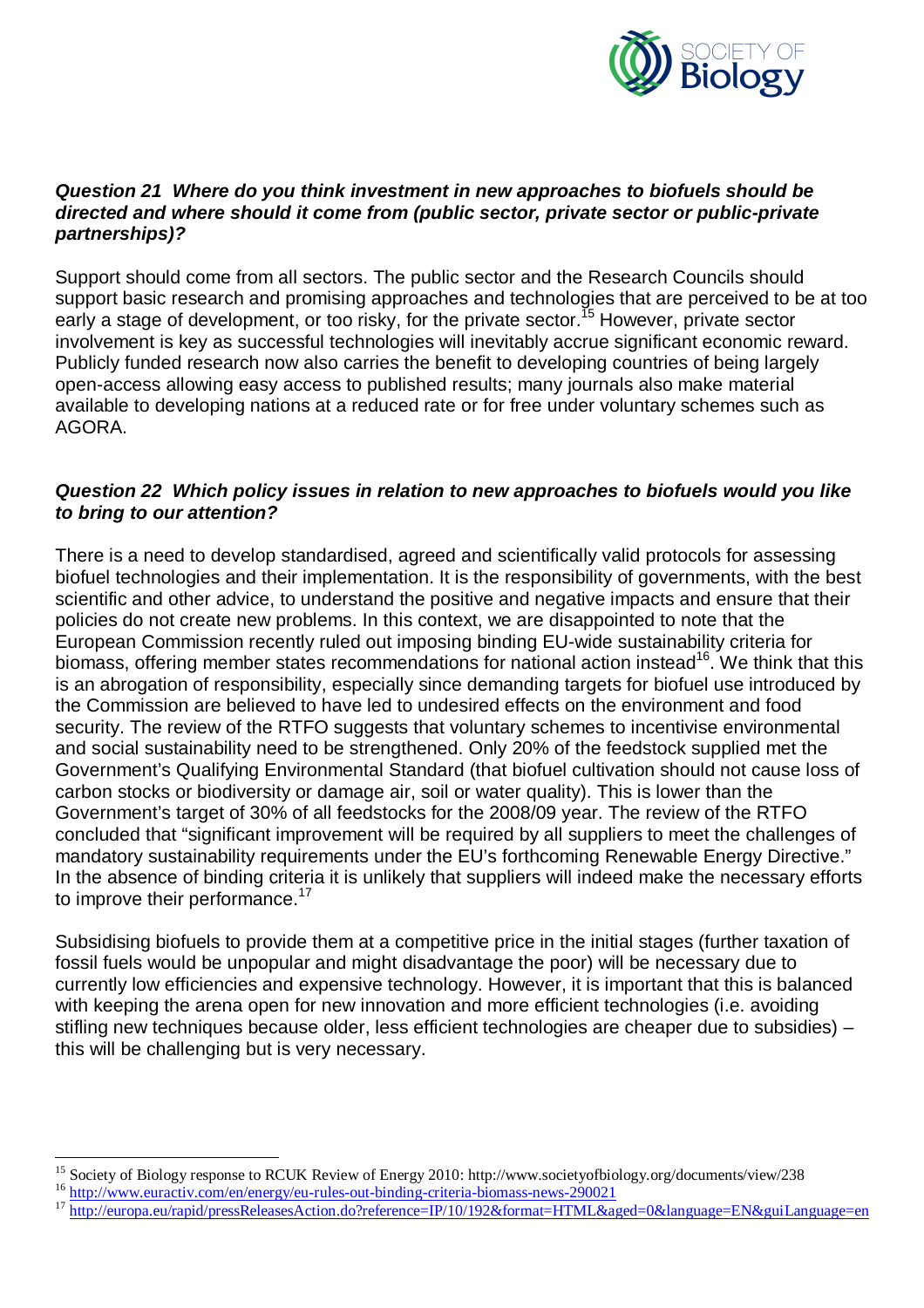

The potential contribution of basic biology in terms of insight into and harnessing of photosynthetic processes should not be overlooked nor should the potential contribution of microbiological research.

In its report *Reaping the Benefits,* the Royal Society highlighted under-investment in agricultural research and development as an area which must be addressed to tackle global food crop insecurity.<sup>18</sup> The Society calls on Research Councils UK to develop a cross-Council 'grand challenge', with funding of £2 billion over ten years and £50 - £100 million of new Government money in addition to existing research spending. Such investment in agricultural research and development would equally benefit the development of new biofuel crop varieties, for example those which could be successfully cultivated on marginal and degraded land and thereby support food security efforts.

#### *Question 23 What would be the most effective policies a) to promote and incentivise; and b) to regulate the development of new approaches to biofuels?*

Policies alone are not enough. There needs to be effective action associated with them based on understanding the real challenges. EU leaders have already established sustainability criteria for biofuels in the Renewable Energy Directive: biofuels must offer at least 35% carbon emission savings compared to fossil fuels with the figure rising to 50% in 2017 and 60% in 2018. However, this does not take account of iLUC. The relative negative or positive impact of biofuels on GHG emissions seems to vary considerably depending on the crop and zone of production although where impact studies use different protocols the robustness of conclusions is compromised. Biofuels are no different to any other field of commercial endeavour. There are already controls on many activities to minimise environmental impact, and to a lesser extent adverse social impact. Procedures for rapid but effective evaluation of new technologies are essential to avoid stagnation due to over-application of the precautionary principle or of stifling innovation.

### *Question 24 Are there any other issues not mentioned in this consultation that we should consider in the ethical evaluation of new approaches to biofuels?*

Issues of cost should not be ignored, and life-cycle analysis for overall energy gain. Not all new generation biofuel technology has to be high-tech: subsistence and semi-subsistence farmers can benefit from low-tech biofuel generation such as home-made biogas plants fuelled by waste products from their own holdings.

The Society of Biology is pleased for this response to be publicly available and will shortly place a version on www.societyofbiology.org . For any queries, please contact Dr Laura Bellingan, Society of Biology, 9 Red Lion Court, London, EC4A 3EF. Email: policy@societyofbiology.org

 $\overline{a}$ <sup>18</sup> Reaping the Benefits, The Royal Society, October 2009